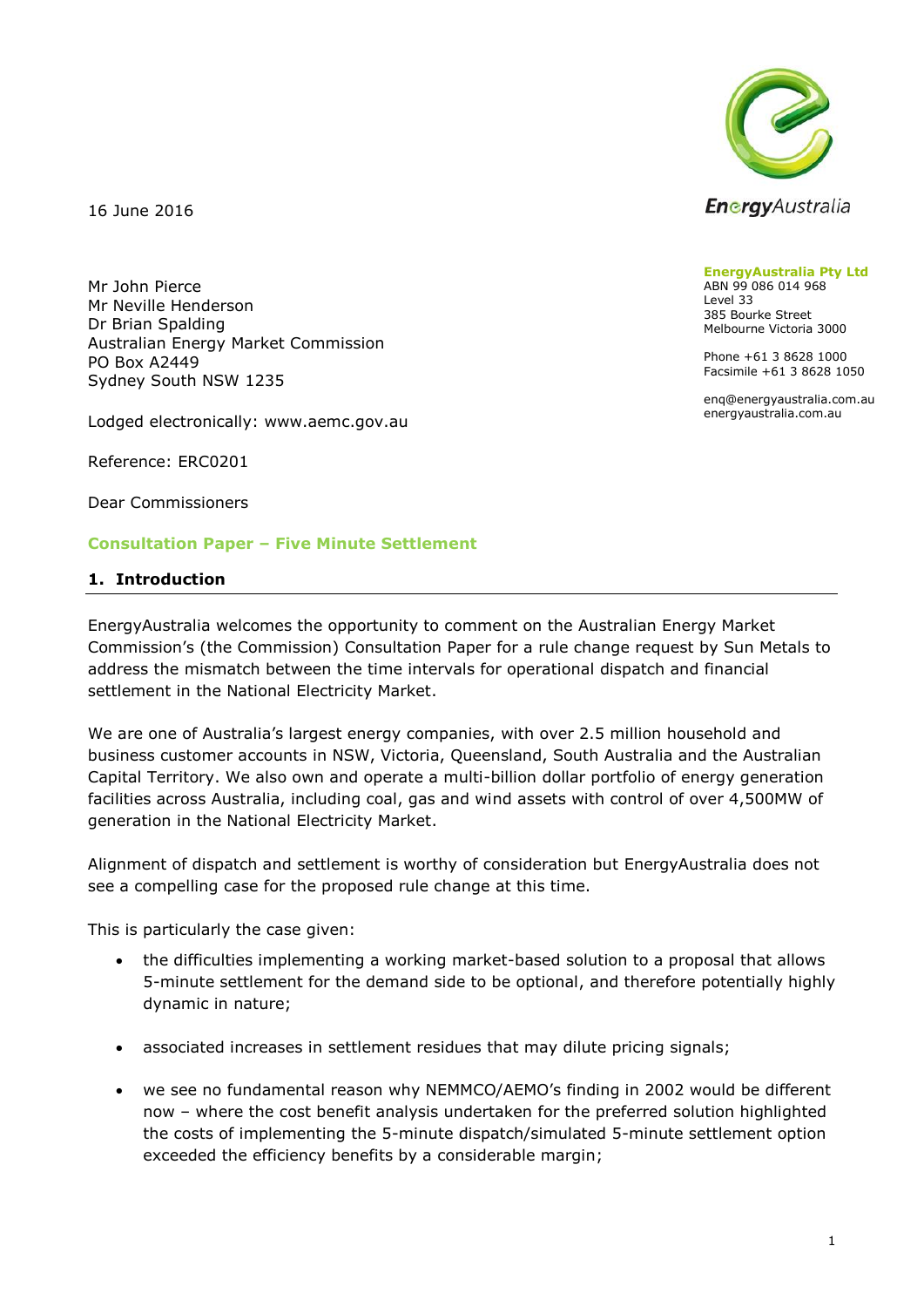- that regardless of whether settlement and dispatch are aligned, with the increase in flexible, fast moving supply and demand participation, there will always be some ability for strategic bidding to influence price outcomes;
- the lack of existing revenue metering at 5-minute resolution; and
- other market reforms currently underway, notably bidding in good faith provisions, which take effect from 01Jul16, and the consideration of how non-scheduled generators and load are treated in central dispatch.

We do acknowledge that the current mismatch between dispatch and settlement intervals can exacerbate the incentives on some generators to engage in strategic late rebidding, and can disadvantage highly responsive plant, however on the balance of evidence we do not consider the proposed rule or variations are likely to promote the national electricity objective.

## **2. Outcomes under five minute settlement**

Sun Metals suggests that the difference between dispatch and settlement creates perverse incentives and favours some market participants, while disadvantaging others. We support market arrangements and reforms that produce prices that reflect the marginal cost of supply and value of its use, promoting efficient outcomes as far as possible.

One concern with Sun Metals' proposal is its failure to demonstrate the extent of strategic late bidding by generators and market manipulation attributable to the withdrawal of generation; this is the stated rationale for the rule change proposal.<sup>1</sup> Furthermore, it is not clear to us that strategic bidding behaviour to influence the 30 minute settlement price would solely be a function of current arrangements for dispatch and settlement. The behaviour to which Sun Metals refers could be attributed to the concentration of ownership and characteristics of the current generation mix across the National Electricity Market, exacerbated by the mismatch between dispatch and settlement timeframes.

This suggests it is unlikely the proposed rule change, which involves significant amendments to key elements of market design and operation, would in itself achieve the outcome that Sun Metals expects and more significantly, generate a net benefit.

Market participants may respond to revised dispatch and settlement timeframes in a variety of ways. The current arrangements for settlement and dispatch have been in place for many years and market participants have invested considerable resources to develop trading and hedging strategies, and to tailor their systems to these arrangements, with the latter including metering and demand response capabilities. In theory, market participants with rapid response capability – which includes flexibility of workplace practices and processes – can adjust to price spikes, leaving other load to potentially absorb the higher price. On the other hand, actual response may be limited. Even for large industrial consumers, production processes and workplace practices are not often sufficiently flexible to facilitate rapid response to high prices of relatively short duration even if they have the metering and technical capacity, and have the option of settling every 5 minutes.

 $\overline{1}$ 

<sup>1</sup> Sun Metals (2015), *Proposed rule change: To have 5 minutes settlement pricing instead of 30 minute average settlement pricing*, available at www.aemc.gov.au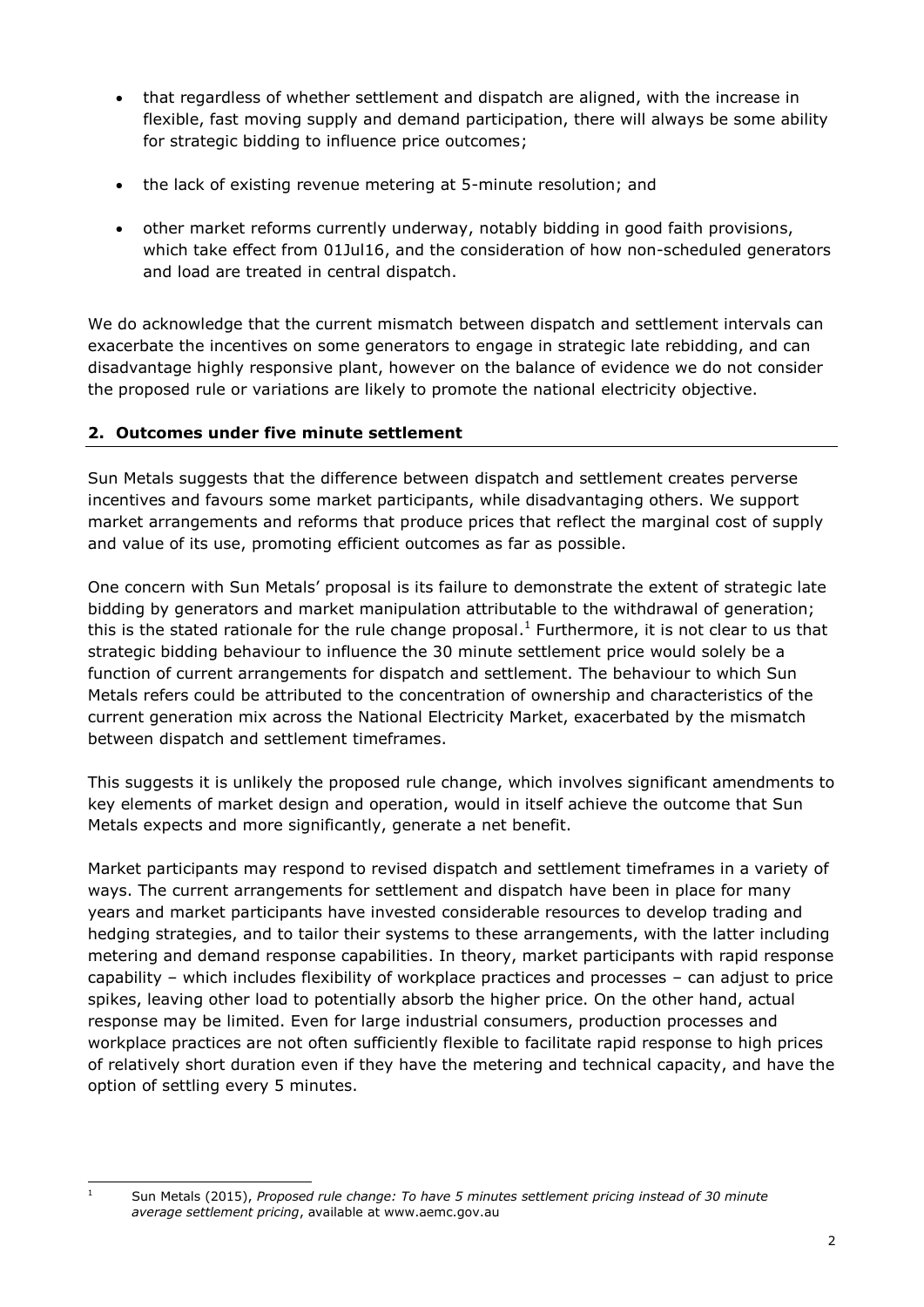This means it is difficult to predict how the market will respond in the event of a significant change to settlement timeframes, how that response might evolve over time, and the distributional impact of the change.

With 30 minute settlement, we may observe a significant response to a price spike on both the demand and supply side and from a larger number of market participants than would be the case under 5 minute settlement. Response is not necessarily limited to those who can quickly ramp generation or consumption either up or down, or generators that can synchronise with the system within a very short space of time. At this point in time, the extent of this very rapid response capability on either side of the market – but particularly the demand side – remains quite small.

Under the current arrangements, a high dispatch price will ensure an overall high settlement price for that 30 minute interval. This means that the higher guaranteed revenue for energy in the remaining settlement period following the price spike encourages additional generation to be available. This can act to limit consecutive dispatch intervals with very high prices. On the other hand, 5 minute settlement may not elicit the same response as the ability to capture value from a short event is reduced. In some cases this will result in more volatility.

## *Disruption to existing operations*

 $\overline{2}$ 

Market participants have developed strategies to manage pricing risks that reflect their individual characteristics (such as risk appetite, degree of vertical integration and customer load profiles) in addition to current market and institutional arrangements. This includes trading and hedging strategies that involve forward contracts, willingness to absorb some exposure to spot market prices and a broad range of other demand response mechanisms. The market is central to business to business interactions, an upheaval of these fundamental arrangements risks disrupting liquid markets and long-established contract terms.

Substantial amendments to market design without sufficient notice will disadvantage some market participants on both the supply and demand side who have structured their operations and entered into contracts on the basis of current arrangements (and the expectation that they would continue). As the Commission notes, a further aspect of the rule change proposal is the cost to market participants of revising strategies and operations – such as existing contracts between market participants, metering, settlement, IT systems – that reflected previous market arrangements. 2

The Commission correctly notes that the proposal would create grounds to unwind current contracts. New products will need to emerge – such as a standard 5 minute hedging product – but the precise form of those contracts and the development of a liquid market for new financial products are highly uncertain, particularly in light of the differentiated approach to settlement across the market.

<sup>2</sup> Australian Energy Market Commission (2016), *Consultation Paper, National Electricity Amendment (Five Minute Settlement) Rule 2016*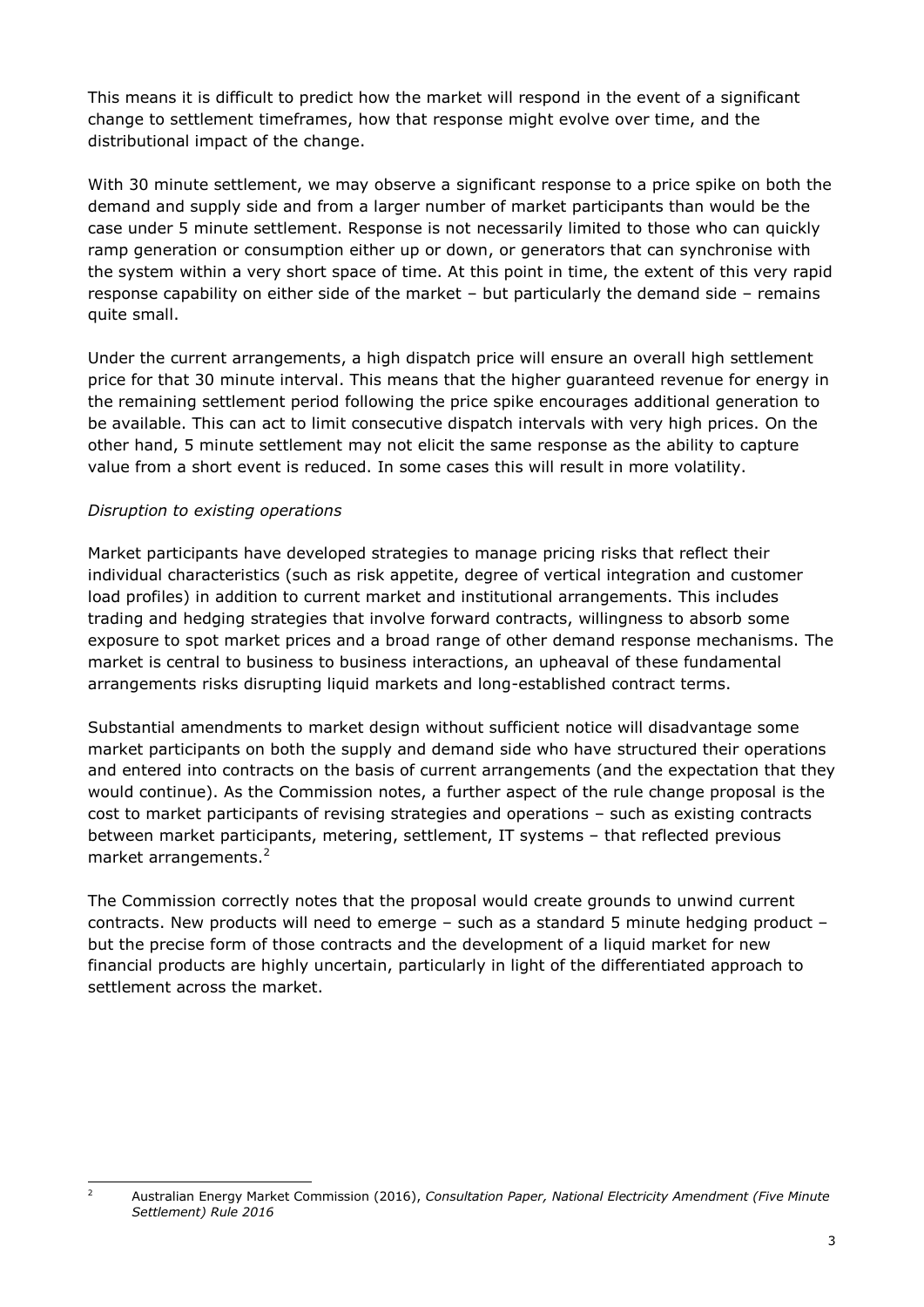Furthermore, AEMO and other market participants would incur significant costs in order to make substantial system changes to implement new arrangements. These costs are driven by changes to the following:

- billing systems;
- data management;
- energy trading and sales and marketing systems;
- forecasting and market modelling systems; and
- settlement systems.

We also have reservations about the use of supervisory control and data acquisition (SCADA) data as a basis for calculating 5 minute settlement. The Commission notes its lower accuracy and potential differences in basis for measurement between power stations. We are also concerned about the extent of missing data and how that might be accounted for in settlement calculations. These issues would need to be resolved before any rule change proceeds.

Therefore, we are not convinced that a movement to 5 minute settlement for some market participants would generate a net benefit or achieve the result that Sun Metals expects as it depends on the extent of rapid response capacity in the wholesale market at a particular time and how it evolves. The precise impact of a move to 5 minute settlement – in terms of price outcomes and wealth transfers between market participants – is hard to predict.

### *Other regulatory initiatives*

We also note the recent implementation of significant amendments to the National Electricity Rules to address strategic bidding behaviour, namely:

- A prohibition against making false or misleading offers.
- Requirement that variations to offers will need to be made as soon as practicable.
- A requirement to preserve a contemporaneous record of the circumstances surrounding late rebids will be introduced.

EnergyAustralia notes that the Commission recommended these significant amendments following detailed analysis of market outcomes, extensive stakeholder consultation and cost-benefit analysis. These rule changes seek to target the behaviour that Sun Metals refers to in its rule change proposal. As a consequence, we believe the Commission should delay consideration of further (costly) rule changes until it has had sufficient time to evaluate the effect of the Bidding in Good Faith rules. Only at this point will the Commission be able to evaluate the effectiveness of these rule changes and identify the nature and extent of any ongoing issue that the misalignment of dispatch and settlement creates.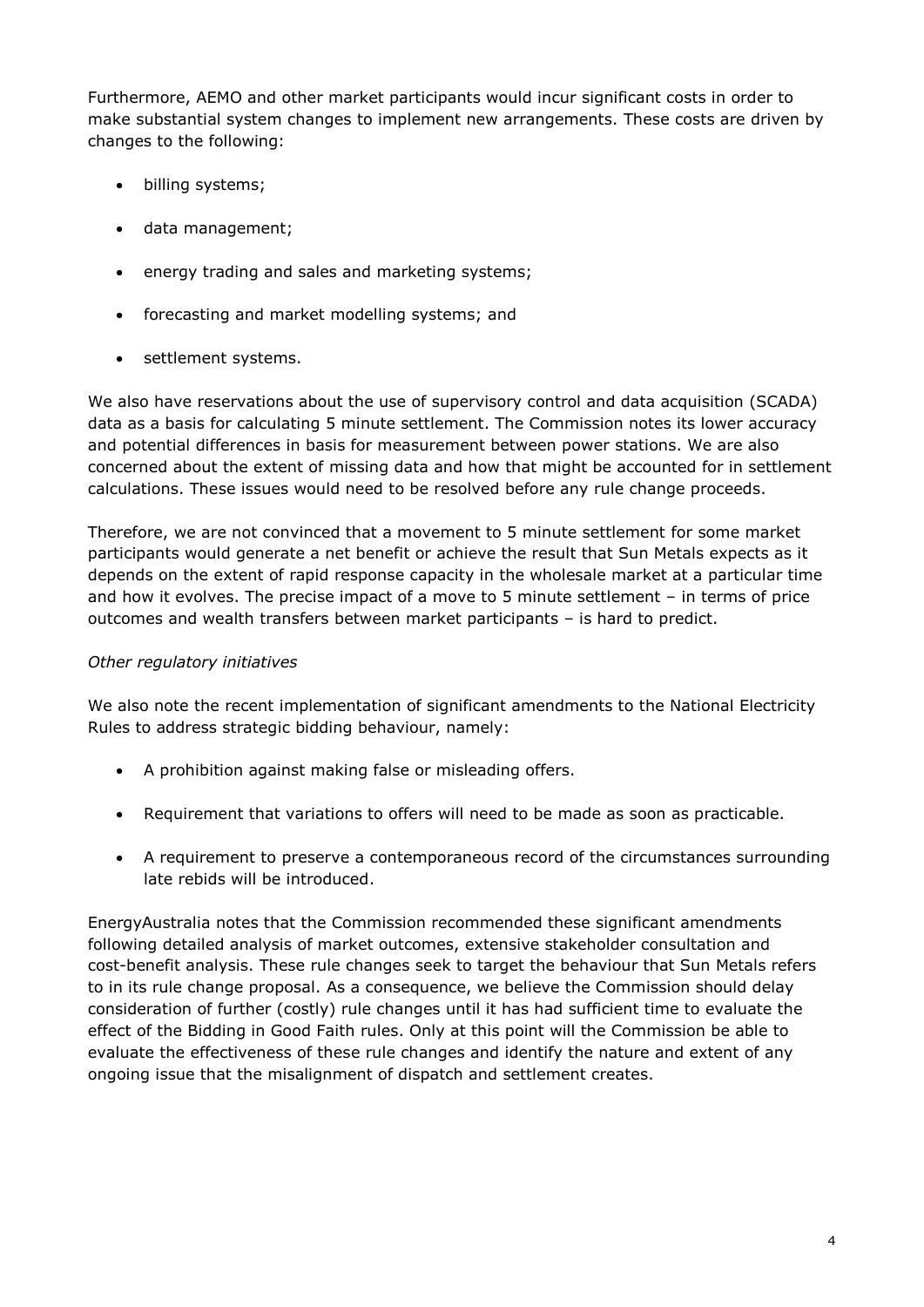In the meantime, the Commission is also considering other aspects of the operation of the wholesale market through rule change proposals to create a demand response mechanism and to reduce the threshold at which non-intermittent generators must be scheduled in the wholesale electricity market. These processes provide further opportunities for the Commission to review wholesale market outcomes and to quantify the costs and benefits of these (and related) measures.

# **3. Differentiated settlement**

For us, the most problematic element of Sun Metals' proposal is that it will create a situation where some market participants will need to transact with counterparties who settle every 5 minutes while other counterparties settle every 30 minutes. Risk management becomes particularly challenging for vertically integrated businesses such as ours, placing such businesses at a cost disadvantage and undermining effective competition in the wholesale market.

There is significant pricing risk if generators are settled on a 5 minute interval while a customer is settled on a 30 minute interval, and can choose to move back and forth between 5- and 30-minute settlements at its discretion. The mismatch in time periods may reduce the accuracy in calculating or forecasting shape premiums as there is added complexity when usage by the customers of that generator can vary within the half hour.

This is further compounded when some proportion of customers settle on 5 minute intervals. Different customers face different incentives across a thirty minute period depending on their choice about settlement and their capability and willingness to respond to observed prices. This makes it very hard for retailers and generators who contract with both types of customers to understand, manage and price their risk exposure. Shape premiums are based on historical data and we expect it will take some time before a sufficiently reliable data set develops. The Commission should take this into account as it considers the costs of the rule change proposal.

Therefore, our strong preference and recommendation to the Commission is to maintain consistent settlement periods for all market participants; a differentiated approach will impose risks on some market participants that are extremely difficult to manage but not impose those risks on others. Combined with the uncertain impact on market conduct on both the demand and supply side, there appears little reason to conclude that the proposed rule change will generate a net benefit.

A further issue is the lack of clarity about how the voluntary framework might evolve in line with market development. Market customers who have the option of 5 or 30 minute settlement will choose the option that best suits their individual circumstances. However, those circumstances will change over time and (we assume) these participants would also be able to alter their choice in line with those changes. This adds a further layer of market uncertainty for counterparties who are compelled to settle every 5 minutes and who transact with market participants who have a choice about their settlement.

We expect the take-up of 5 minute settlement by those who have the choice will be relatively small in the short term due to the additional transaction and metering costs and the current extent of rapid response capability across the market. This implies the magnitude of the incremental market risk associated with differentiated settlement and any wealth transfer between market participants could be quite small initially (putting aside the additional administrative and system costs that a differentiated model creates).